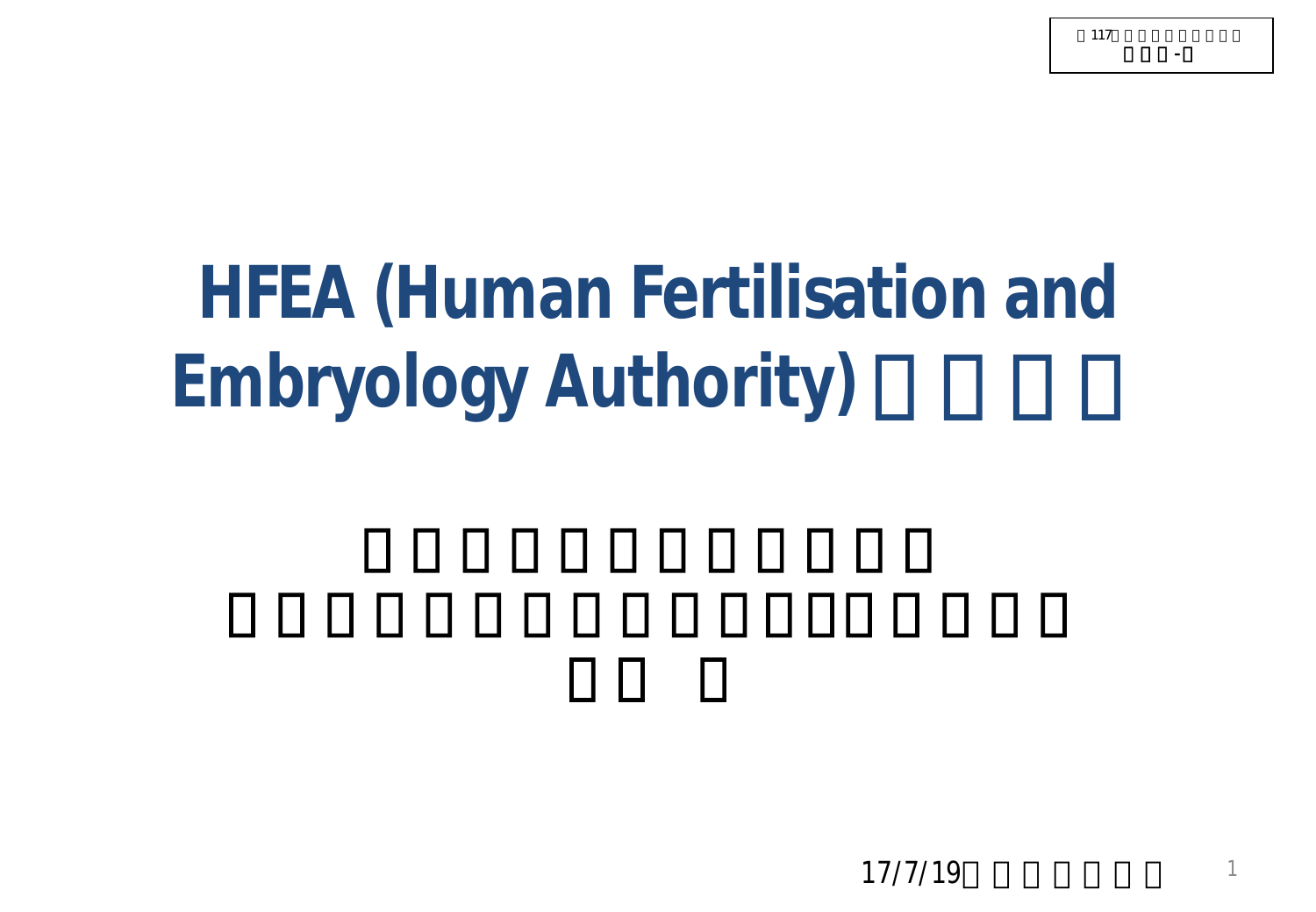### **HFEA (Human Fertilisation and Embryology Authority)**

• 1984 (Warnock report)<br>HFEAct (Human Fertilisation and Embryology Act)

**Code of Practice** Code of Practice

• FIFEACTO ( 2008 ) HFEA 2017

 $\bullet$ 

Chair Mrs Sally Cheshire CBE Chief Executive Mr Peter<br>Thompson 2019.5 21 HFEA Thompson 2019.5 21 HFEA<br>PT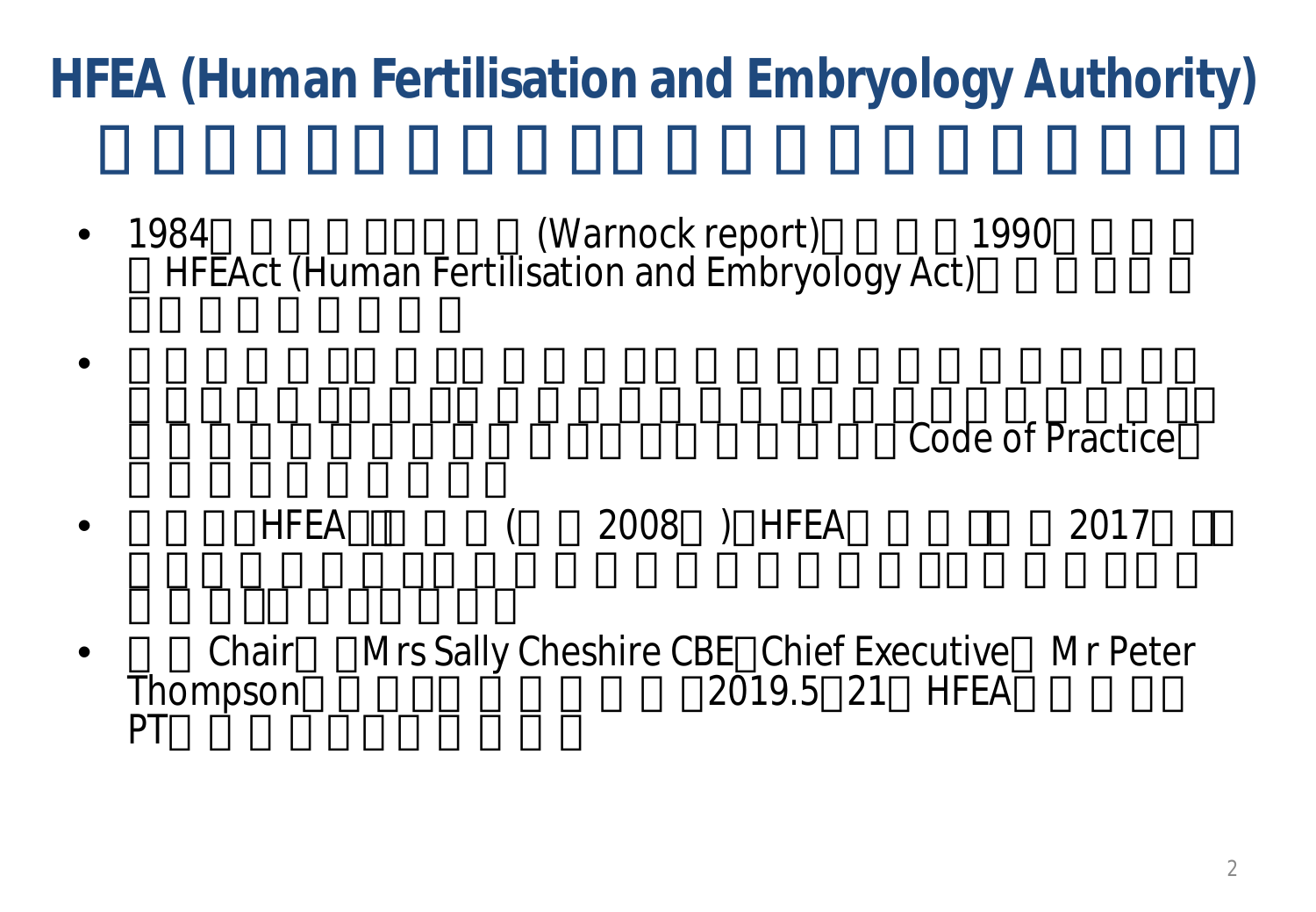# **HFEA (statutory function)**

- to license and inspect clinics carrying out in vitro fertilisation and donor insemination treatment;
- to license and inspect centres undertaking human embryo research;
- to license and inspect the storage of gametes (eggs and sperm) and embryos;
- to publish a Code of Practice, giving guidance to clinics and research establishments about the proper conduct of licensed activities; COP
- to keep a register of information about donors, treatments and children born as a result of those treatments;
- to keep a register of licences granted;
- to keep a register of certain serious adverse events or reactions; SAE
- to investigate serious adverse events and serious adverse reactions and take appropriate control measures. SAE

HFEA Annual report and accounts 2017/18 published 29 October 2018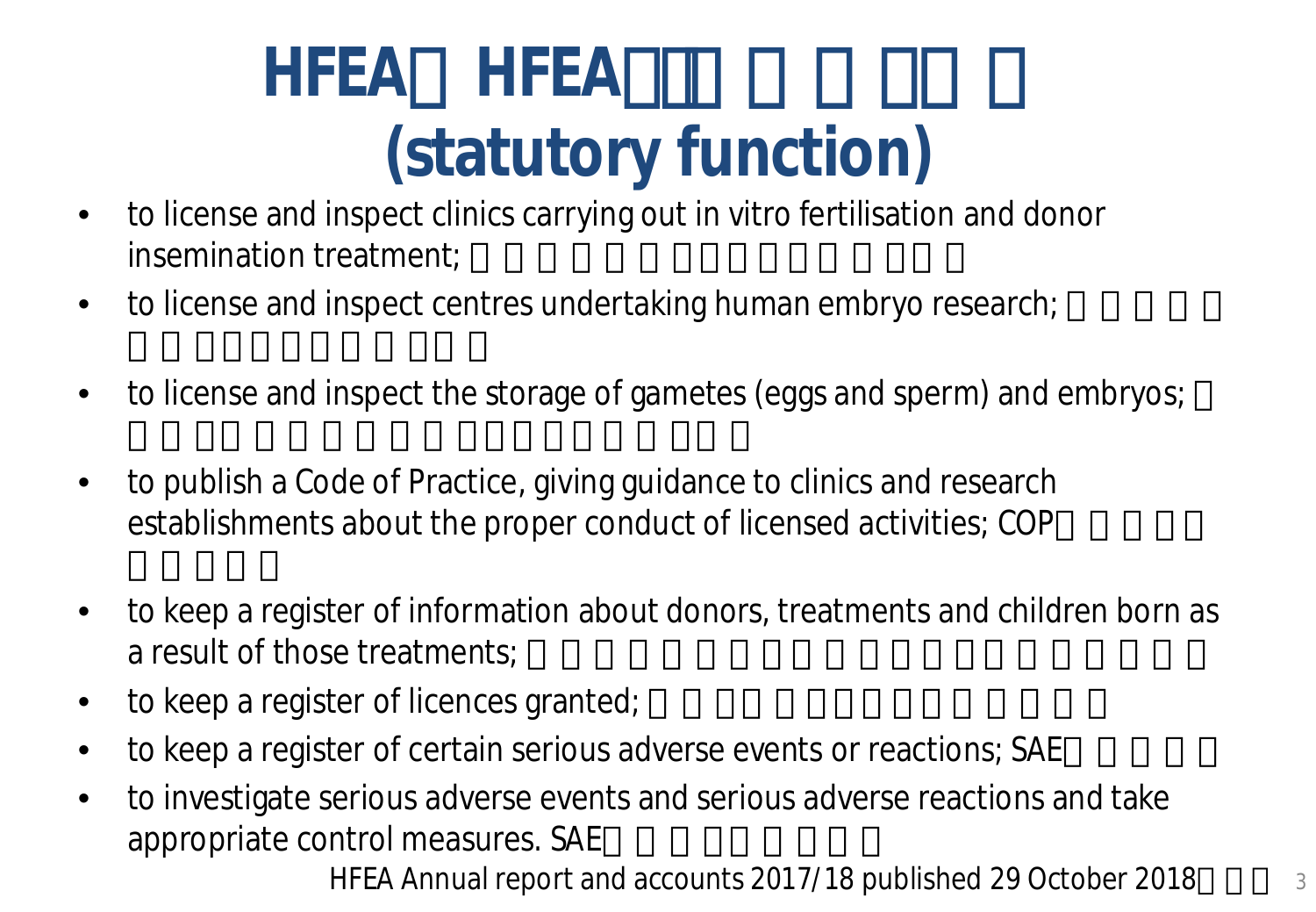# HFEA **(more general functions)**

- promoting compliance with the requirements of the 1990 act (as amended), the 2008 act and the Code of Practice;
- maintaining a statement of the general principles that we should follow when conducting our functions and by others when carrying out licensed activities;
- observing the principles of best regulatory practice, including transparency, accountability, consistency, and targeting regulatory action where it is needed;
- carrying out our functions effectively, efficiently and economically;
- publicising our role and providing relevant advice and information to donorconceived people, donors, clinics, research establishments and patients;
- reviewing information about: human embryos and developments in research involving human embryos – the provision of treatment services and activities governed by the 1990 act (as amended)
- advising the Secretary of State for Health and Social Care on developments in the above fields, upon request

HFEA Annual report and accounts 2017/18 published 29 October 2018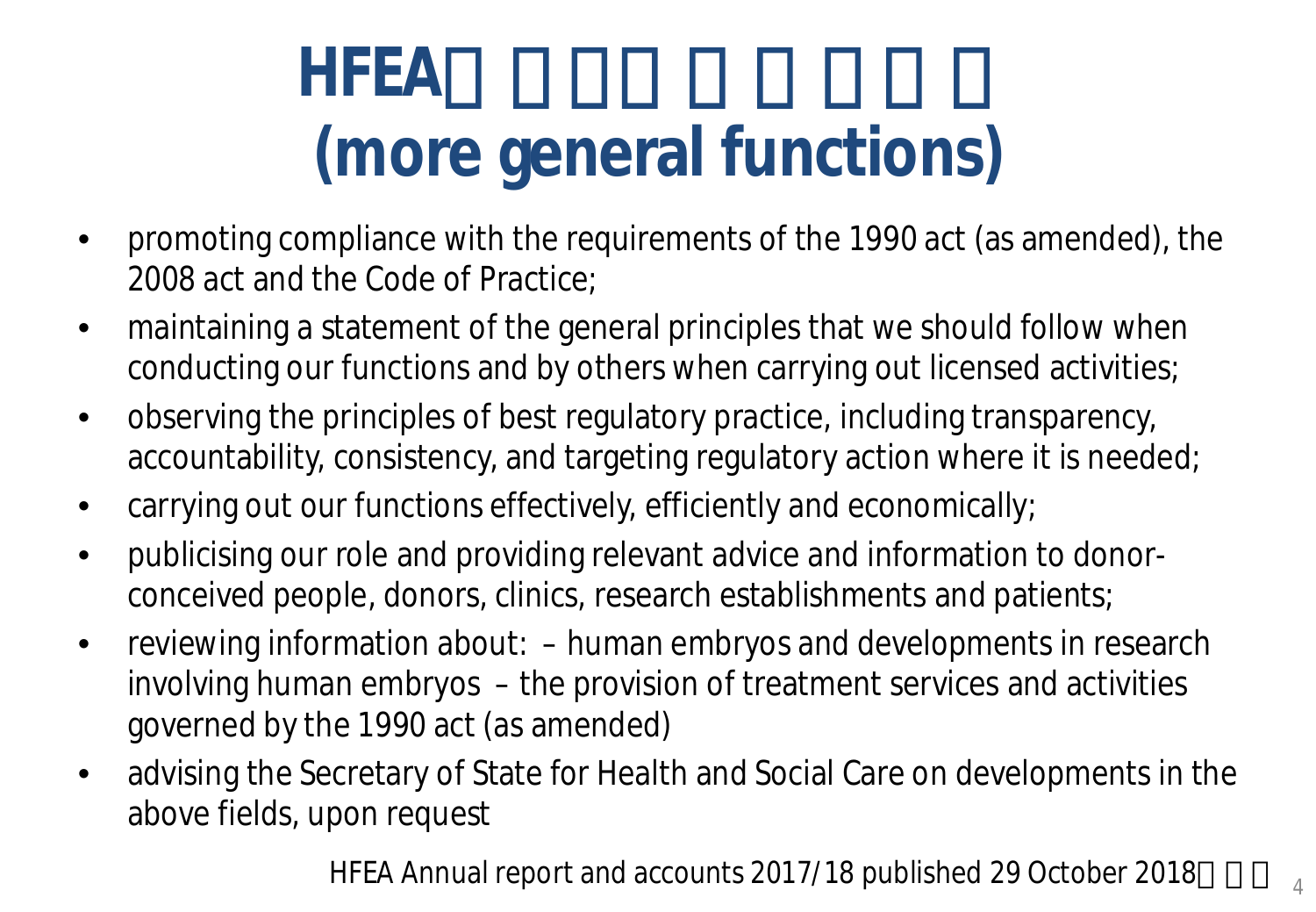

### Code of practice  $9<sup>th</sup>$  edition (最終改訂は2019.1

HFEA Annual report and accounts 2017/18 published 29 October 2018 Code of practice 9<sup>th</sup> edition **5**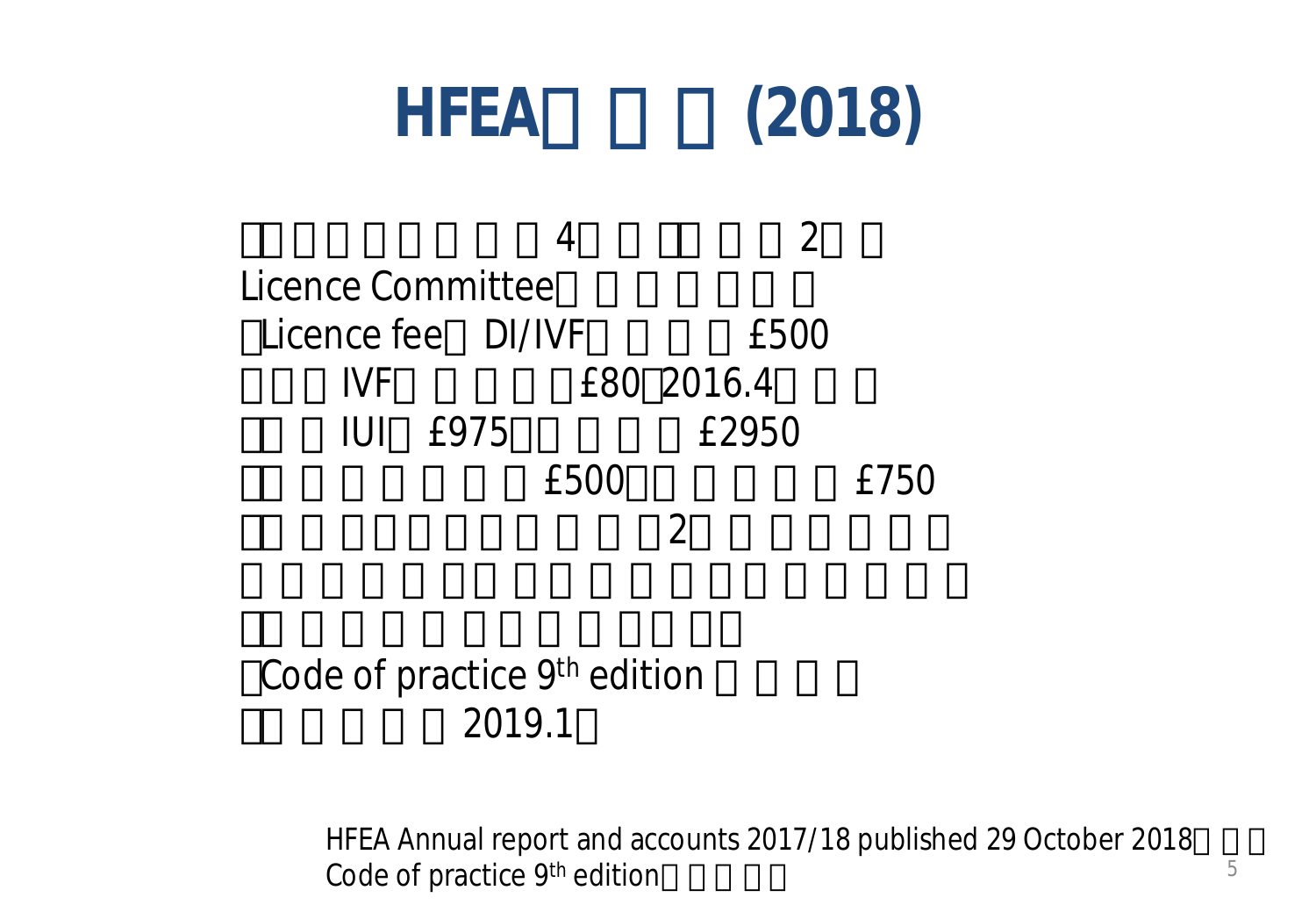## **Authority Members 2019.7**

| Mrs Sally Chesire CBE (Chair) | <b>Chair of Health Education England</b>              | Yes        |
|-------------------------------|-------------------------------------------------------|------------|
| Ms Margaret Gilmore (Deputy)  | Jounalist at BBC                                      |            |
| Ms Anita Bharucha             | Independent management consultant                     | <b>Yes</b> |
| Ms Kate Brian                 | Women's Voices Lead at RCOG, Journalist               | Yes        |
| Prof Emma Cave                | Professor of Healthcare Law                           |            |
| <b>Ms Rachel Cutting MBE</b>  | Embryologist                                          |            |
| <b>Prof Bobbie Farsides</b>   | <b>Professor of Clinical &amp; Biomedical Ethics</b>  |            |
| <b>Prof Jonathan Herring</b>  | Professor of Law                                      |            |
| Mr Yacoub Khalaf              | <b>Medical Director</b>                               |            |
| Rev. Ermal Kirby              | Superintendent Minister of Methodist Church           |            |
| Dr Anne Lampe                 | <b>Consultant in Cinical Genetics</b>                 |            |
| <b>Professor Gudrun Moore</b> | <b>Professor of Clinical &amp; Molecular Genetics</b> |            |
| Mr Tony Rutherford            | <b>Consultant in Riproductive Medicine</b>            |            |
| Mrs Ruth Wilde                | <b>Senior Fertility Counsellor</b>                    |            |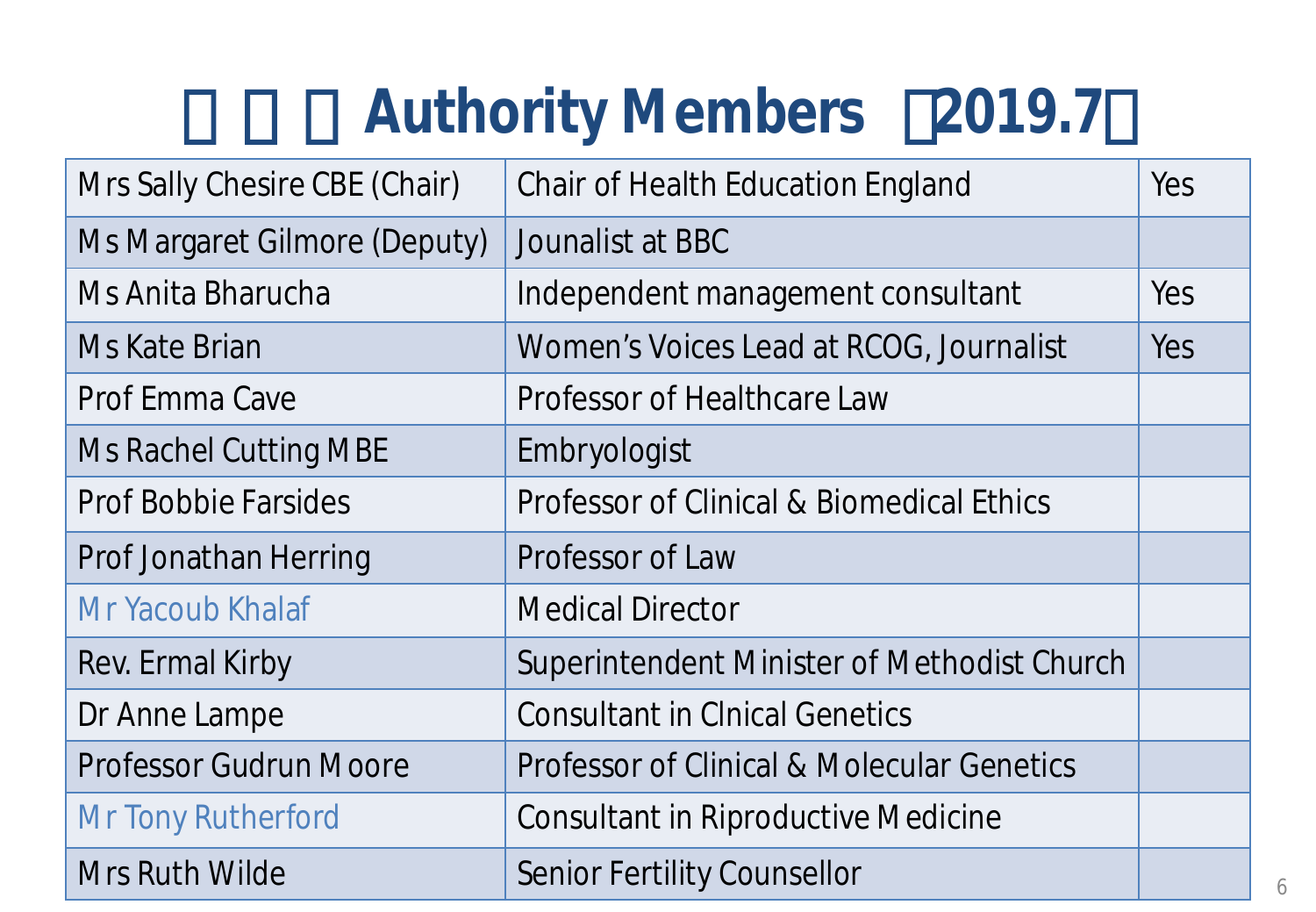# **2017**の英国データ

• 69822 IVF 2.5% 5603 DI • 90.7<br>4% 12%  $3\%$  5.9%<br>35.5  $\bullet$ •  $/ET$  22% 10% • 91 84 IVF • NHS  $\begin{array}{ccc} \bullet & \text{NHS} & \text{IVF} & 40\% & \text{DI} & 12\% \\ 62\% & & \\ \end{array}$ 

HFEA Fertility treatment 2017: trends and figures published on 1 May 2019  $10^{7}$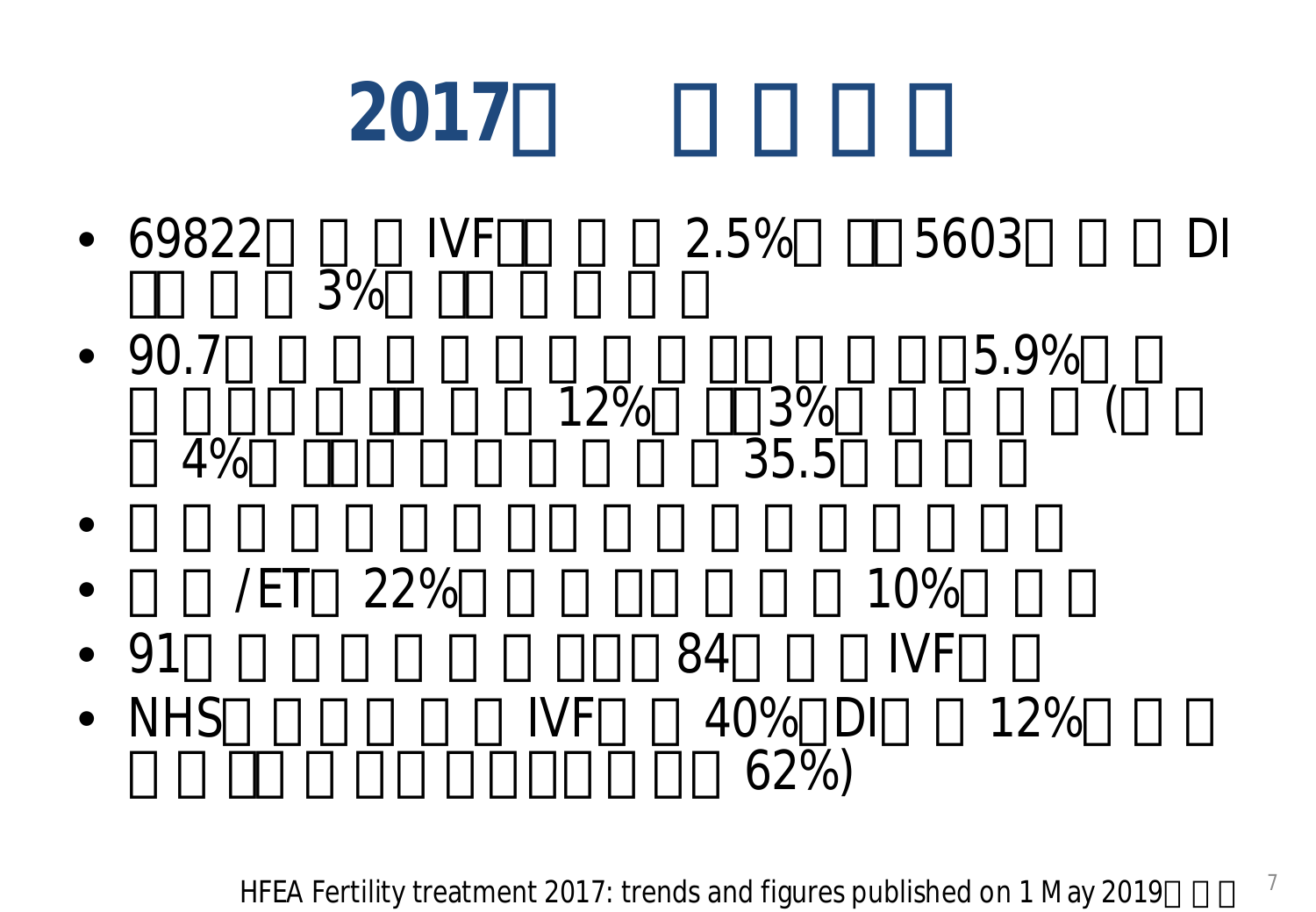### HFEA 2018.11 20

| Derivation of human embryonic stem cell lines from embryos created from clinically unused eggs or abnormally fertilised<br>embryos                                                                                                    | St Mary's Hospital and University of<br>Manchester                                        |  |
|---------------------------------------------------------------------------------------------------------------------------------------------------------------------------------------------------------------------------------------|-------------------------------------------------------------------------------------------|--|
| In vitro development and implantation of normal human preimplantation embryos and comparison with uni- or<br>polypronucleate pre-embryos                                                                                              | University of Manchester and St Mary's<br>Hospital                                        |  |
| Biochemistry of early human embryos                                                                                                                                                                                                   | Hull IVF Unit                                                                             |  |
| Derivation of pluripotent human embryo cell lines                                                                                                                                                                                     | Wellcome Trust - Medical Research Council<br>Stem Cell Institute, University of Cambridge |  |
| Mitochondrial DNA as a prognosticator for embryo viability                                                                                                                                                                            | <b>CARE Nottingham</b>                                                                    |  |
| Derivation of stem cells from human embryos: the development of human embryonic stem cell cultures, characterisation<br>of factors necessary for maintaining pluripotency and specific differentiation towards transplantable tissues | The Francis Crick Institute                                                               |  |
| Human egg and sperm interaction and signalling - Centre for Human Reproductive Science                                                                                                                                                | University of Birmingham                                                                  |  |
| Newcastle Fertility Centre at Life                                                                                                                                                                                                    | Newcastle University in collaboration with the<br>Francis Crick Institute                 |  |
| Filming of human implantation in vitro                                                                                                                                                                                                | Physiology Laboratory, University of Cambridge                                            |  |
| The foundation of primordial germ cells in humans                                                                                                                                                                                     | The Gurdon Institute, University of Cambridge                                             |  |
| Investigation into the role of sperm PLCzeta in human egg activation                                                                                                                                                                  | <b>Cardiff University School of Biosciences</b>                                           |  |
| To examine concordance and mosaicism in eggs and embryos                                                                                                                                                                              | <b>CARE Nottingham</b>                                                                    |  |
| Developing criteria for estimating quality of stem cells derived from human embryos                                                                                                                                                   | Guys Hospital, London                                                                     |  |
| Improving methods for preimplantation genetic diagnosis of inherited genetic disease and predicting embryo quality                                                                                                                    | Guys Hospital, London                                                                     |  |
| Artificial egg activation and egg/embryo movements as early indicators of embryo quality                                                                                                                                              | <b>Oxford Fertility</b>                                                                   |  |
| Development of a model to study implantation in the human                                                                                                                                                                             | <b>Oxford Fertility</b>                                                                   |  |
| Indicators of egg and embryo development                                                                                                                                                                                              | Centre for Reproductive Medicine, Coventry                                                |  |
| Comparative studies on human embryonic growth and male germ cells                                                                                                                                                                     | Institute of Reproductive and Developmental<br>Biology Centre, Imperial College London    |  |
| Environmental sensitivity of the human preimplantation embryo                                                                                                                                                                         | University of Southampton                                                                 |  |
| Genetic Profiling for Infertility and Development of Novel Preimplantation Diagnosis                                                                                                                                                  | Human Genetics & Embryology Laboratories,<br>8<br>University College London               |  |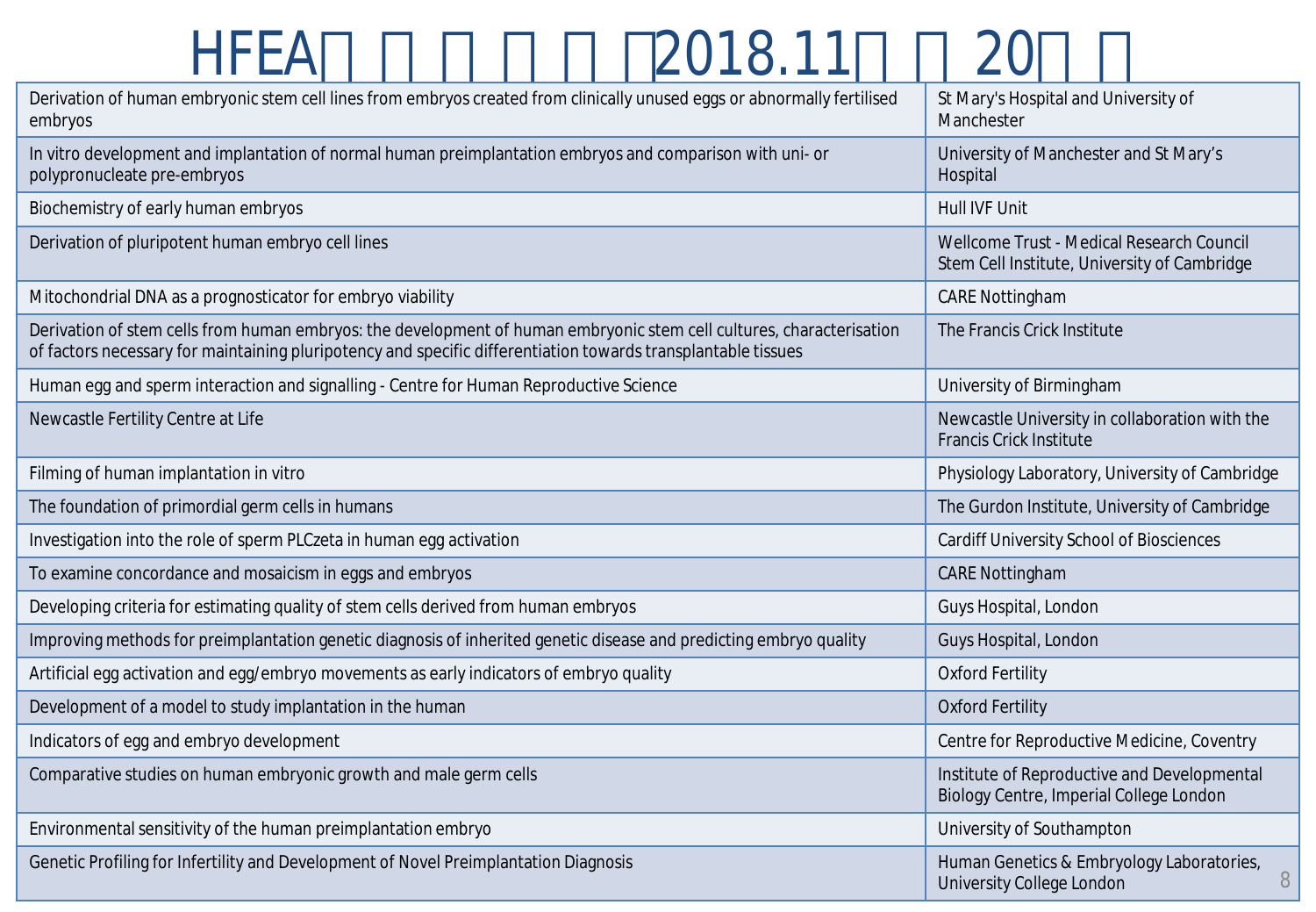### HFEA

### informed choice

 $\bullet$  the set of the set of the set of the set of the set of the set of the set of the set of the set of the set of the set of the set of the set of the set of the set of the set of the set of the set of the set of the set

 $\bullet$ 

 $\bullet$ 

 $\bullet$ 

 $\bullet$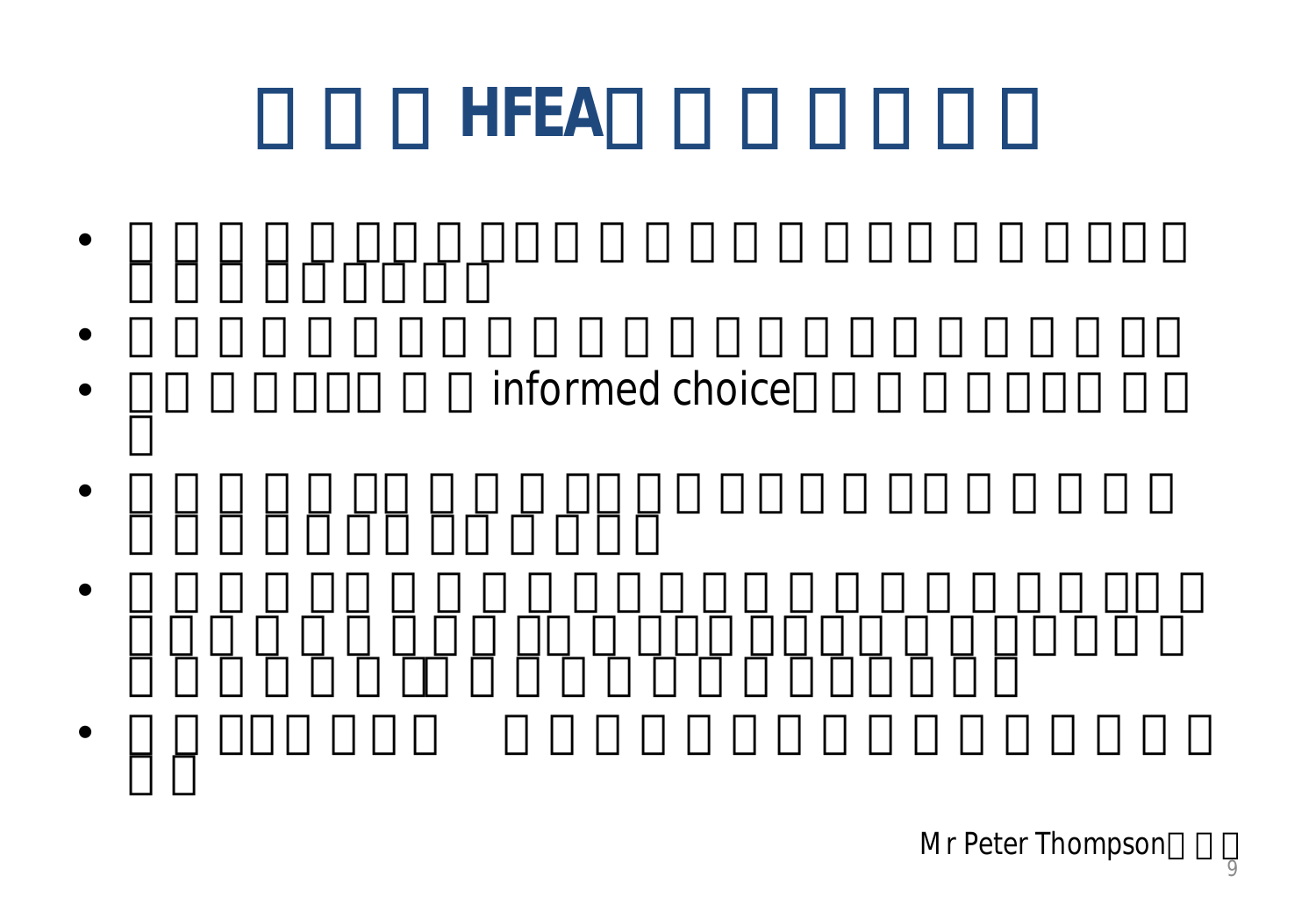• HFEAct1990 2008

### Crick Institute

 $\bullet$ 

 $\bullet$ 

Mr Peter Thompson